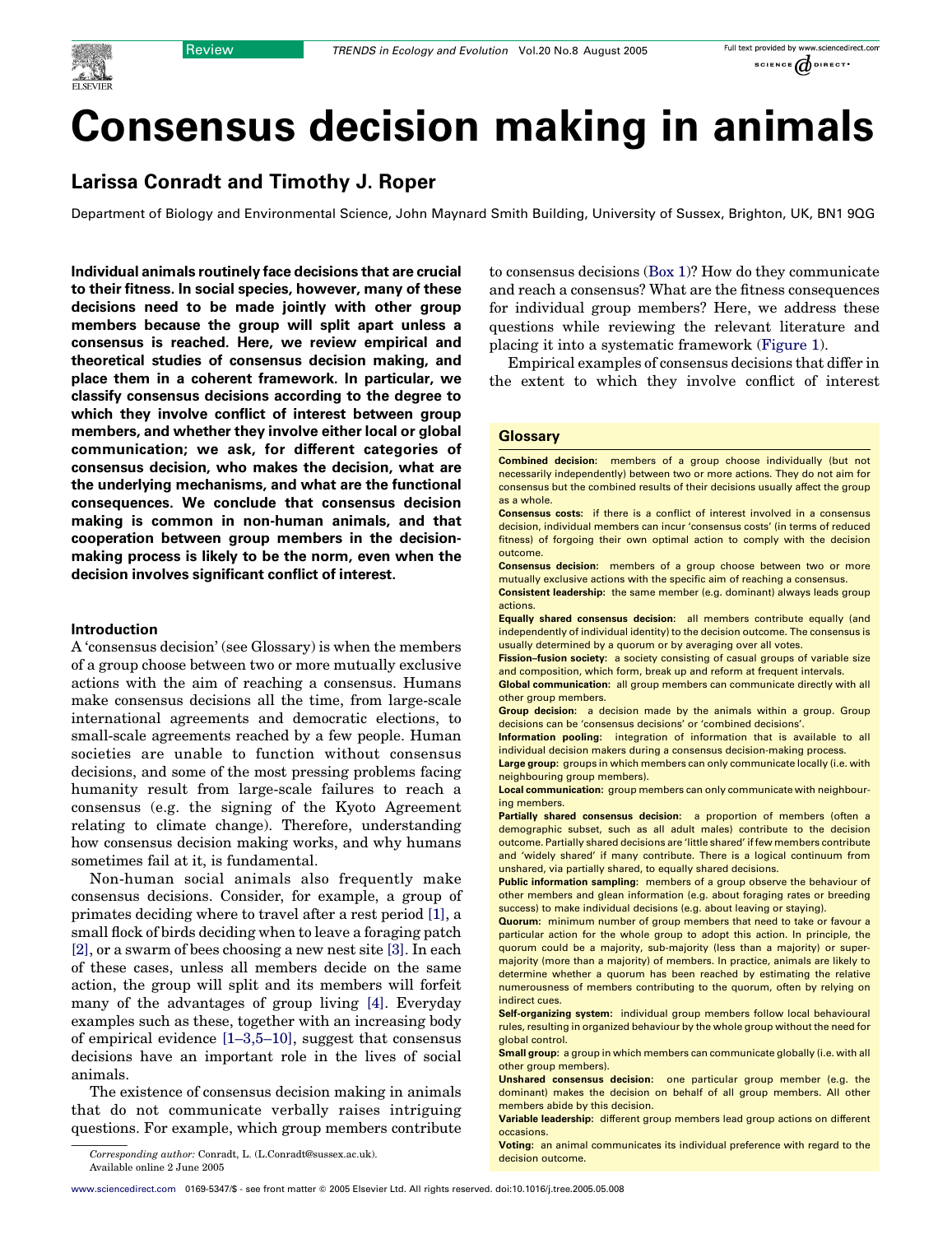#### Box 1. Who should make the decision?

Which group members should contribute to consensus decisions? If conflicts of interest are involved, consensus costs to groups are, in theory, considerably higher for unshared than for equally shared decisions [\[8\]](#page-6-0). Equally shared decisions should be more beneficial primarily because they tend to produce less extreme decisions, rather than because each individual has an influence on the decision per se [\[8\].](#page-6-0) Depending on the symmetry in consensus costs between different decision outcomes, equally shared decisions with submajoritarian, majoritarian or super-majoritarian quorums, respectively, should generate the lowest costs [\[8,33\].](#page-6-0) For example, in groups of two, the animal with the lowest energy reserves (i.e. potentially the highest consensus costs) should always initiate activity changes from resting to foraging, irrespective of dominance relationships, leading to an equally shared decision with a quorum of one for initiating foraging [\[29\].](#page-6-0) Simple rules of thumb (e.g. 'always forage when your resources drop below a threshold or when the other animal forages') can result in such decisions [\[29\]](#page-6-0).

However, it is not immediately obvious whether simple rules could also lead to equally shared decisions in larger groups. Using self-organizing rules, Couzin et al. [\[15\]](#page-6-0) modelled large groups containing individuals that preferred one of two different travel destinations but had a propensity to stay within a cohesive group. On a local scale, each individual adjusted its movement direction so as to compromise between the direction of its personally preferred goal and being attracted to its local neighbours. If the differences in direction between the preferred goals were not too large, the whole group moved in the average preferred direction; if the differences in direction between the preferred goals were large, the whole group moved in the direction of the goal preferred by a majority of individuals.

Self-organizing models have frequently been used to predict and explain the coordination of movement of individuals in large groups (reviewed in [\[26\]](#page-6-0)), but when and how self-organizing rules lead to shared consensus decisions, and what the underlying selective pressures are [\[52\]](#page-7-0), has received little attention. Couzin et al.'s work [\[15\]](#page-6-0) is an important first step in this direction by showing that shared decisions do not require complex mechanisms or advanced cognitive abilities, even in very large groups. Interesting in this context are empirical observations that the local rules adopted by group members can change by consensus [\[53\].](#page-7-0)

between group members are described in Boxes 2–4. Nest site choice in eusocial insects (Box 2), and navigation in homing and migrating birds (Box 3), involve relatively little conflict of interest because the goal (to find the best nest site) is similar for all group members. By contrast, the synchronization of group activities and travel destinations in birds, fish and mammals (Box 4) can involve significant conflicts [\[11–14\]](#page-6-0). In each case, we ask who makes the decision, what are the mechanisms underlying the decision-making process, and what are the functional consequences.

## Consensus versus combined decisions

We begin by distinguishing two conceptually different kinds of group decision. The first type consists of decisions that are made together by group members, with the aim of reaching a consensus. (In this context, 'together' means that all members abide by the decision outcome, not that all contribute to it.) We term these 'consensus decisions'. Consensus decisions are made by spatially cohesive groups [\[12\]](#page-6-0) and usually concern movement direction [\[15\],](#page-6-0) travel destination [\[1\]](#page-6-0) and activity timing [\[8\],](#page-6-0) but they also include decisions by cooperative hunters about prey targets [\[16\].](#page-6-0)

The second type of group decision making is when animals decide individually, without requiring a consensus but in a manner that is dependent on the behaviour of other group members. The combined results of these individual decisions usually affect the group as a whole. We term these 'combined decisions'. Combined decisions include decisions about task allocation in eusocial species [\[17\];](#page-6-0) reproductive skew in cooperatively breeding species [\[18\];](#page-6-0) group joining or leaving in fission–fusion societies [\[19\],](#page-6-0) including public information use [\[20\]](#page-6-0); and various consumer decisions in humans [\[21\].](#page-6-0) If combined decisions involve little conflict of interest, individual members decide freely. For example, eusocial insects often allocate themselves tasks, such as foraging or nest cleaning, according to local necessity and without being regimented [\[17\].](#page-6-0) If combined decisions involve significant conflict of interest, individuals can struggle for control [\[18\].](#page-6-0) For example, in many eusocial insects, queens and workers compete for producing male offspring and police each other by destroying eggs [\[22\]](#page-6-0). In some species, the queen gains control, in others the workers [\[22\].](#page-6-0)

The distinction between consensus and combined decisions is important for several reasons. First, there is a conceptual difference between, for example, the decision made by a group of coatis Nasua narica that remains cohesive when choosing between different sites [\[23\]](#page-6-0) ('consensus decision'), and a fission–fusion flock of starlings Sturnus vulgaris in which individuals frequently join or leave, leading to an aggregated pattern of spatial distribution [\[20\]](#page-6-0) ('combined decision'). Second, there is also a conceptual difference between the complex cooperative process of information pooling during consensus decision making in honey bees Apis mellifera (Box 2 [\[24,25\)](#page-6-0), and the vicarious sampling of public information that occurs during the making of combined decisions by birds in fission–fusion flocks [\[20\].](#page-6-0) Third, consensus decisions aimed at agreement require different mechanisms (e.g. voting [\[10\]\)](#page-6-0) from individual-based combined decisions [\[18,20,22\].](#page-6-0) Finally, consensus decisions involve consensus costs for all individuals involved [\[11–14\]](#page-6-0), whereas the costs for combined decision makers depend on the outcome of control struggles [\[18\].](#page-6-0) The remainder of this review is concerned only with consensus decisions.

## A theoretical framework for consensus decisions

Because interest in consensus decisions has expanded only recently [\[3,8,15,25,26–29\],](#page-6-0) the field lacks a unifying conceptual framework and a consistent terminology. Here, we suggest a conceptual framework within which to place the existing literature ([Figure 1](#page-2-0)) and define the relevant terminology (see Glossary). The framework classifies examples of consensus decisions into categories according to: (i) the extent to which they involve conflict of interest between group members; and (ii) whether they involve either local or global communication between group members. The logic of this classification is as follows.

First, whether consensus decisions involve conflict of interest can influence which group members contribute to the decision outcome, and it can affect the fitness consequences of the decision [\[8\]](#page-6-0). For example, the fitness advantages of information pooling change if conflicts of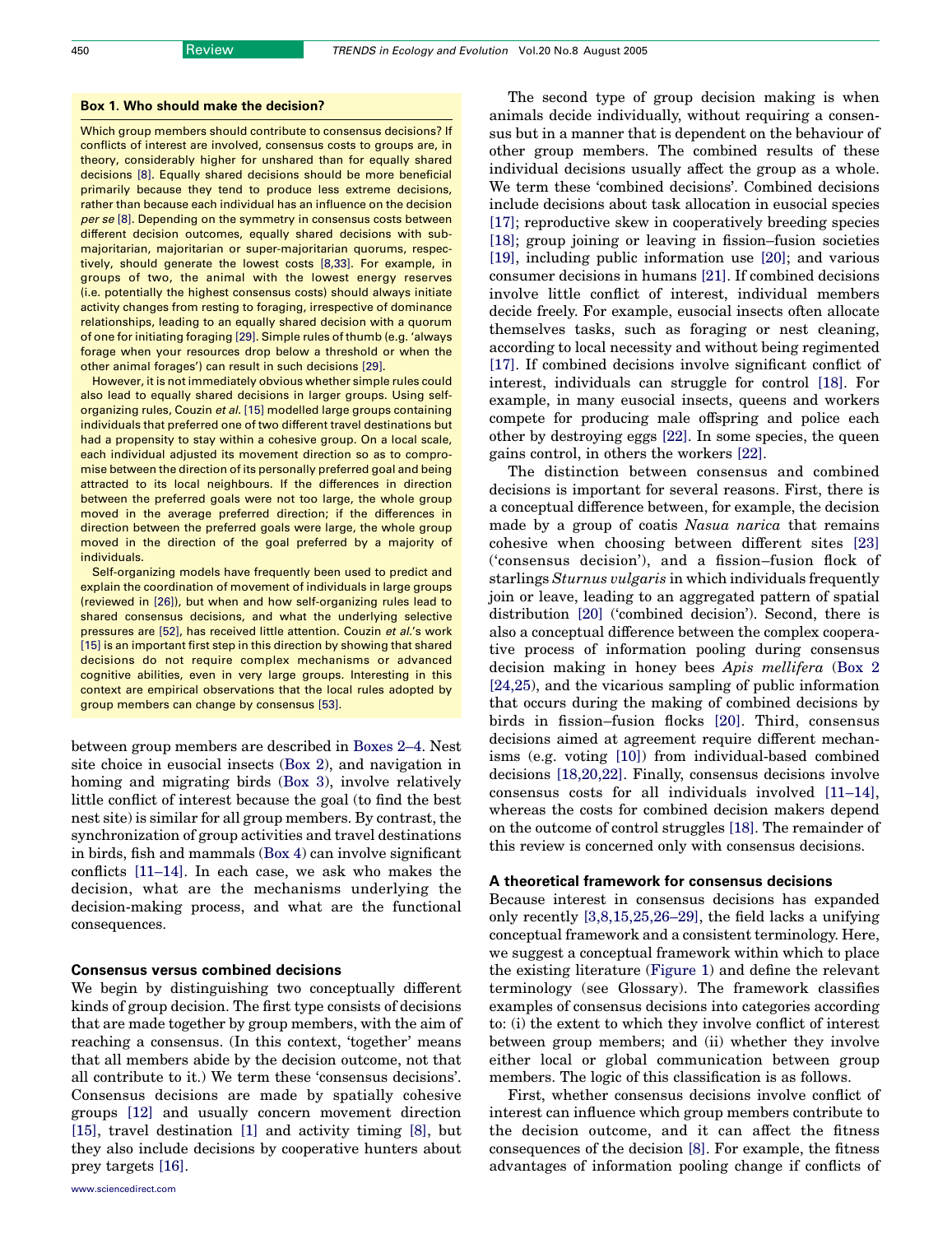<span id="page-2-0"></span>

Figure 1. Schematic overview of a framework for understanding consensus decisions. The upper part of the figure classifies consensus decisions according to presence or absence of conflict of interest, and global versus local communication between group members. The lower part of the figure provides empirical examples for each category of consensus decision.

interest lead to dishonesty; consensus costs can also arise in conflict situations [\[12,30\]](#page-6-0). Second, whether communication between group members is local or global can also influence which group members contribute to the decision (because it is more difficult to monopolize decisions in large than in small groups: [\[31\]](#page-6-0)), and it affects the decision-making mechanism. For example, groups with local communication usually have to rely on self-organizing rules [\[26\]](#page-6-0), whereas more-complex negotiating behaviour can occur only in groups that are small enough to enable global communication [\[8\]](#page-6-0).

These two features of consensus decisions (conflict of interest and communication) are so important that we discuss them in more detail below. For each consensus decision category, we ask three fundamental questions:

'Who makes the decision?'; 'What are the underlying mechanisms?'; and 'What are the functions?' (Boxes 2–4). The decision maker(s) can be the dominant animal (unshared decision), particular subsets of group members (partially shared decision) or all group members (equally shared decision) [\[8\].](#page-6-0) Potential mechanisms consist of selforganizing rules [\[15,26\]](#page-6-0) and voting behaviour [\[8,10\]](#page-6-0). Potential functions and fitness consequences include information pooling [\[25\],](#page-6-0) tradeoffs between speed and accuracy [\[32\]](#page-6-0), and the distribution of consensus costs between group members [\[8\]](#page-6-0) (Figure 1).

## Decision makers in consensus decisions

There are three theoretical possibilities concerning the identity of the decision makers in consensus decisions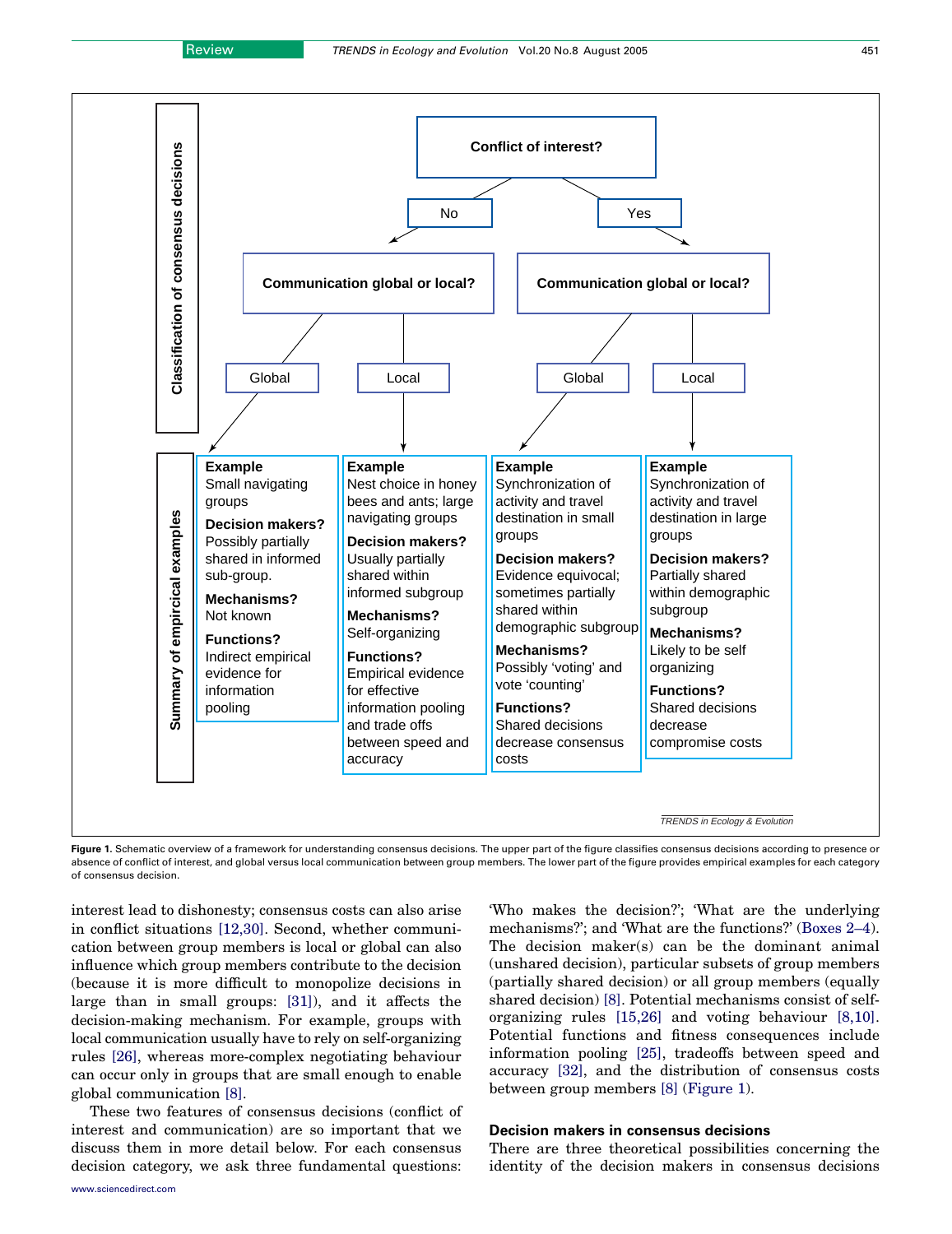## Box 2. Consensus decisions about nest choice in eusocial insects

Nest choice in bees and ants is a well studied example of a decisionmaking process involving little or no conflict of interest.

#### Who makes the decision?

In swarming honey bees Apis mellifera (Figure I; reproduced with permission from Tom Seeley), *w*5% of dispersing bees ('scouts') explore the surrounding area [\[3,24,25,34–39\]](#page-6-0). They return to the swarm and advertise their findings by dancing [\[25,34\],](#page-6-0) whereupon all dancing scouts eventually reach a consensus about the new nest site [\[25\]](#page-6-0). The 'opinion' of each scout contributes equally to the decision and is independent of the identity of the individual scout [\[25\].](#page-6-0) However, the remaining 95% of bees do not contribute to the decision. Thus, this is an example of a relatively little-shared consensus decision (see Glossary) where the subgroup of scouts makes the decision. A similar situation occurs in Leptothorax (Temnothorax) albipennis ants [\[27,28,32,40–42,54\]](#page-6-0).

#### What are the mechanisms?

Individual bee or ant scouts have to communicate their 'opinions' to each other [\[35\]](#page-7-0), which have to be weighed and pooled [\[25,27,28\]](#page-6-0) until a consensus is reached by all group members [\[34\].](#page-7-0) Communication is only possible on a local level. In bees, scouts that have found a good site dance at a higher intensity and for longer than do scouts that have found a poorer site [\[3,25,34\]](#page-6-0). Thus, more scouts are recruited to better sites. These recruits explore the advertised nest sites, return to the swarm and, in turn, advertise their findings, skewing the dancing progressively further in favour of better sites ('positive feedback' [\[34,36\]](#page-7-0)), until a consensus decision is reached [\[25\].](#page-6-0) Initiation of swarm take-off starts before a consensus is reached, when the number of bees at the chosen nest site reaches a certain quorum [\[39\].](#page-7-0) In ants, scouts recruit other ants to new nest sites by leading them there, and nest-site quality is encoded in the speed at which an ant begins recruiting [\[28,41\]](#page-6-0). Recruited ants return to the colony and recruit other ants in turn. Thus, the positive feedback process begins sooner for better nest sites, and the number of ants increases fastest at the best new site.When the number of ants reaches a particular quorum at a potential new site, the recruiting ants carry the remainder of the colony to that site.

These two decision-making mechanisms have several important features in common: (i) individual group members only communicate locally; (ii) no direct comparison of nest sites by single individuals is necessary; (iii) all information contributes to the decision outcome but no single individual has to 'hold' or 'compare' the total available information; and (iv) the consensus decision is coordinated by a selforganizing system [\[26\],](#page-6-0) whereby each scout follows relatively simple rules that use only local information but result in a meaningful integration of all available information [\[24,25,26–28,36–41\].](#page-6-0)

#### What are the functions and fitness consequences of the decision-making process?

Consensus decision outcomes should be more accurate when more

(Box 1 [\[8,33\]](#page-6-0)). First, a decision could be made in an 'equally shared' manner, whereby all group members contribute equally to the decision, independently of their individual identities or social status. The consensus is usually reached via a quorum (i.e. a majority, sub-majority or super-majority of members: [\[33\]](#page-6-0)) or by averaging over all the 'votes' (e.g. [\[3,10\]\)](#page-6-0). Second, the decision could be 'unshared'; that is, taken by a single dominant animal with all other members abiding by its decision. Third, the decision could be made in an intermediate manner ('partially shared', ranging from 'little' to 'widely' shared), whereby several or many group members (typically a demographic subset of members, such as all adult males [\[1\]](#page-6-0)) contribute more to the decision outcome than do others. There is a continuum from equally shared, via





group members contribute to the decision [\[33\]](#page-6-0). Without information pooling by scouts, bees and ants would be unable to choose the best available nest site because individual scouts often visit only one or a few potential sites [\[25,27,28,38\]](#page-6-0). Effective information pooling is important because nest-site quality influences the fitness of the colony [\[24,27,28,42\]](#page-6-0). However, it is often also important for nest-site choice to happen quickly owing, for example, to bad weather [\[25\].](#page-6-0) The more scouts that are involved, and the higher the quorum threshold needed for a consensus, the longer it is likely to take to make a decision [\[27,28,42\]](#page-6-0). Thus, bees and ants face a tradeoff between the accuracy and the speed of a consensus decision, and should choose the number of scouts and quorum threshold accordingly. The tradeoff between speed and accuracy is illustrated by the observation that L. albipennis ants lower the quorum required for a consensus when environmental conditions are harsh and a quick decision is needed [\[32,42\]](#page-6-0).

partially shared, to unshared decisions. Whether a decision is unshared, partially shared or equally shared does not necessarily imply whose interests are being served. For example, unshared decisions can be disadvantageous to the dominant if it is badly informed [\[33\],](#page-6-0) whereas equally shared decisions rarely profit all members to the same extent [\[8\]](#page-6-0).

## Conflicts of interest and consensus costs

In many groups, conflicts of interest arise between group members about the outcome of a consensus decision [\[8,11–14\]](#page-6-0). The presence or absence of such conflicts determines the exchange of decision-related information between group members [\[26,33\],](#page-6-0) the degree of cooperation during decision making [\[15,25\]](#page-6-0) and the fitness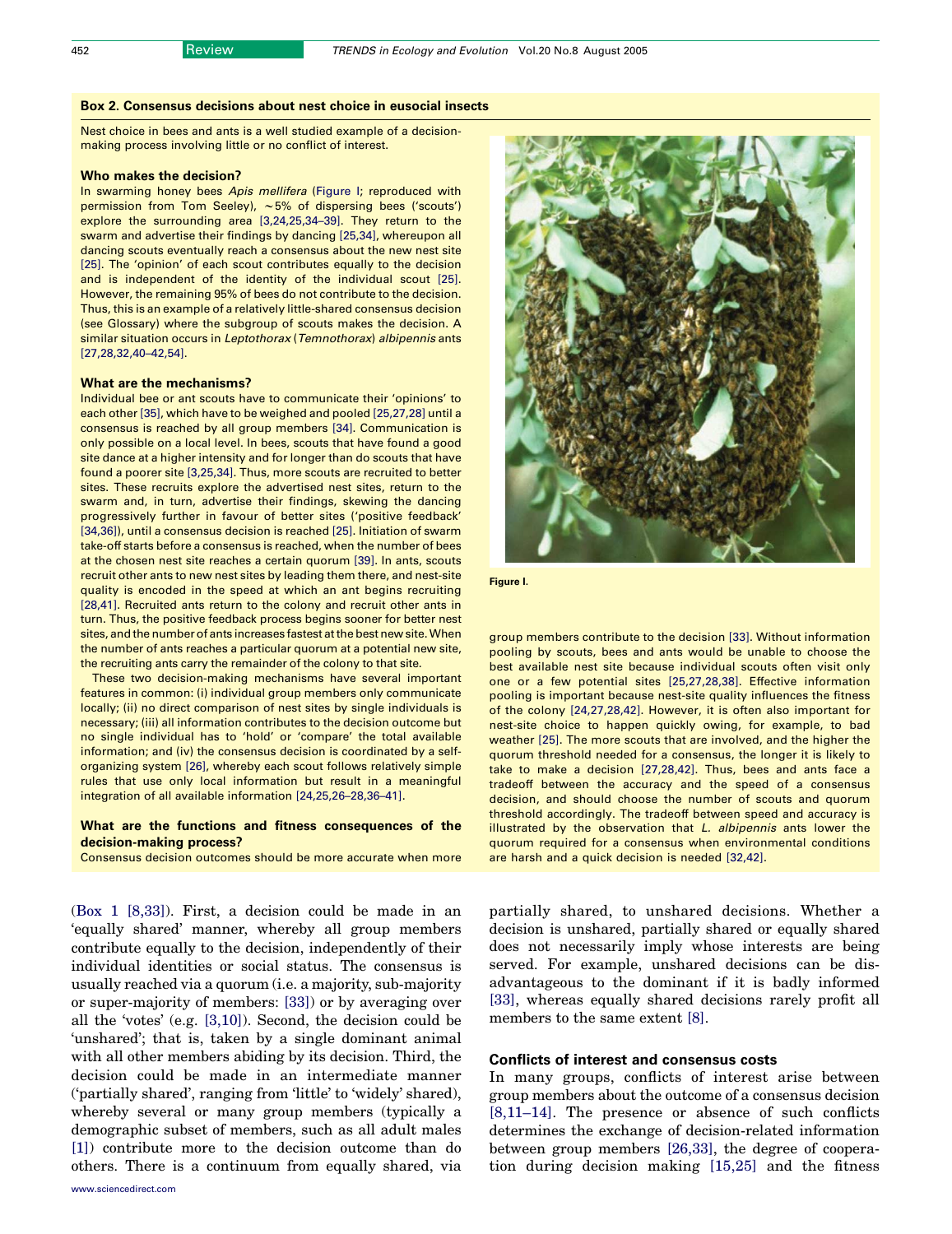#### Box 3. Consensus decisions about travel routes in navigating birds

Agreements about travel routes in navigating birds (Figure I) are examples of decisions involving relatively little conflict of interest.

#### Who makes the decision?

Evidence here is equivocal. Experienced birds sometimes contribute more to the decision than inexperienced birds [\[55,56\],](#page-7-0) but sometimes not [\[57,58\].](#page-7-0) Indirect evidence from flocks of pigeons Columba livia and skylarks Alauda arvensis suggests that the number of individuals contributing to the decision increases with flock size [\[59,60\]](#page-7-0). If flocks of birds are large, it is likely that decisions are widely shared [\[31\]](#page-6-0).

#### What are the mechanisms?

Little is known empirically. In principle, individual orientation differences could be suppressed by group cohesion [\[61\]:](#page-7-0) one model suggests that a compromise by individuals between attraction to neighbours and their own preference for a particular direction can lead to the group travelling in the direction that is preferred by a majority of individuals [\[15\]](#page-6-0). Self-organization, whereby individuals follow relatively simple rules requiring only local information, is likely to be a general mechanism underlying cohesive group navigation in large groups [\[26,45\].](#page-6-0)

#### What are the functions of the decision-making process?

Assuming that individuals within a group influence one another's navigation [\[61\],](#page-7-0) information pooling [\[33\]](#page-6-0) should enable a group to orient more precisely than the individuals comprising it could do if they navigated separately [\[43,61\].](#page-7-0) Consequently, directional variability between groups should be inversely related to group size [\[62\]](#page-7-0) and empirical data on the relationship between group size and directional variability could even be used to determine how many group members contribute to a navigation decision [\[31\].](#page-6-0) Other predictions are that grouping should be more prevalent where environmental factors limit the efficiency of orientation tools or where target

consequences of the decision outcome to individual members [\[8\].](#page-6-0) Typical examples of consensus decisions with no or little conflict of interest are decisions made by eusocial insects about choosing a new nest site (Box 2 [\[3,24,25,27,28,32,34–42\]\)](#page-6-0), or by navigating birds about travel routes (Box 3 [\[31,43\]\)](#page-6-0), because the goal (finding the best nest site, or taking the best route, respectively) is similar for all group members. However, most consensus decisions (e.g. about group activities or travel destinations; Box 4) are likely to involve conflicts of interest between at least some group members [\[14,23\].](#page-6-0) The reason for this is as follows. Groups often have to decide between mutually exclusive activities (e.g. resting at a site versus foraging and moving [\[12,14,23,29,30\]](#page-6-0)) or between moving to different sites (e.g. one offering food versus one offering water [\[1,2,5–10\]\)](#page-6-0). Usually, however, individual group members differ in their optimal timing of activities or their preference for one travel destination over another [\[4,10,14,23\],](#page-6-0) so that each would prefer to change its activity at a slightly different time from other group members [\[14,30\],](#page-6-0) or move to a different site [\[23\]](#page-6-0). In coatis, for example, some members are better at exploiting one food source, and others at exploiting another [\[23\].](#page-6-0)

Generally, there is a cost ('consensus cost') involved in timing activities suboptimally [\[12\]](#page-6-0) or moving to less optimal sites [\[23\]](#page-6-0) to compromise with other group members. Given that decisions about activity timing and travel destination have to be made regularly during each day, day after day, related consensus costs can augment. That consensus costs (and, thus, conflict) can be



Figure I.

destinations are small; group size should increase until sufficiently accurate navigation is guaranteed; and smaller groups should either have better navigational tools than larger ones or should suffer greater losses during migration [\[43\]](#page-7-0). Few empirical data are available to test these predictions. In one study, small flocks of homing pigeons showed a reduction in both directional scatter and homing times compared with single birds [\[60\]](#page-7-0), but another study contradicts this [\[63\]](#page-7-0). Data on migrating skylarks support the prediction that directional scatter between groups should be inversely correlated with group size [\[59\]](#page-7-0); and observed navigational accuracy in migrating flocks of birds often exceeds that expected from the navigational abilities of single individuals [\[43,64\]](#page-7-0).

substantial is illustrated by many sexually dimorphic ungulate species (e.g. red deer Cervus elaphus [\[12\]](#page-6-0)), in which conflicts between the sexes about activity budgeting are so large that they lead to intersexual social segregation [\[8,10–13\]](#page-6-0).

The question of who makes the decision is particularly interesting in relation to consensus decisions involving conflict of interest. Coercion by a dominant individual is potentially a mechanism for resolving conflicts. However, coercion is unlikely to work in practice because of the inability of a dominant animal to force a consensus decision, either because it is physically unable to do so [\[4,23,29,44\],](#page-6-0) particularly in large groups [\[10,26,31,45\]](#page-6-0), or because it would not gain sufficiently to outweigh the costs of coercion [\[8\]](#page-6-0). Thus, consensus decisions involving conflicts of interest typically have to be made through voluntary compliance to either unshared, equally shared, or other decision-making rules [\[8,25,27–29,33,43,46\];](#page-6-0) that is, they require a mechanism for reaching a compromise.

## Local and global communication

Communication influences consensus decisions because it limits the mechanisms available for reaching a consensus. For example, in relatively small groups, such as those of many social primates [\[1,5–7,9\],](#page-6-0) carnivores [\[23,47\]](#page-6-0) or ungulates [\[8,11–14\]](#page-6-0), group members can usually communicate directly (i.e. 'globally') with all other members [\[1,2,48\]](#page-6-0). Consequently, complex 'negotiating' behaviours and coalitions during consensus decision making are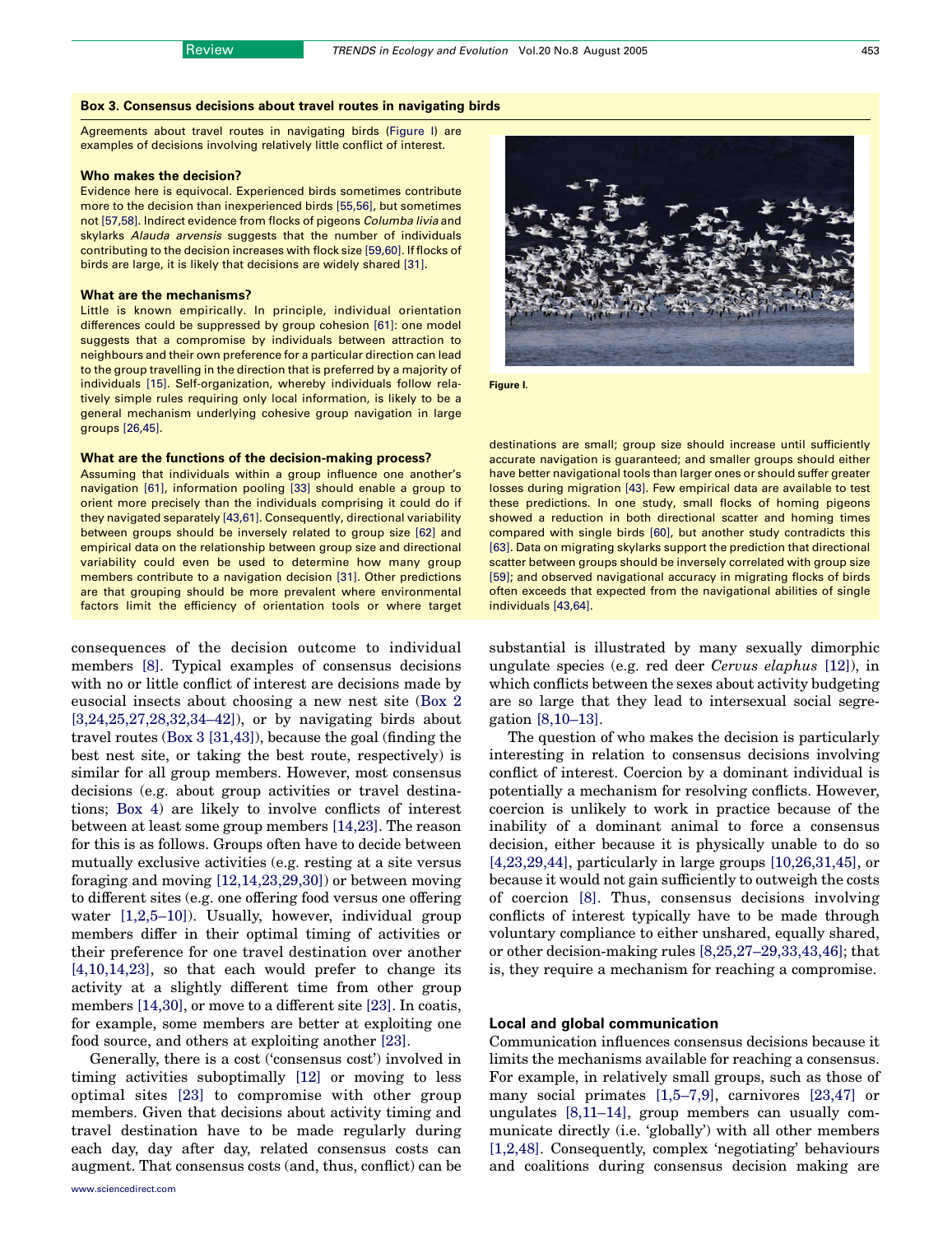Box 4. Consensus decisions about activity timing and travel destinations in birds, fish and mammals

These decisions are of interest because they can involve significant conflict of interest between group members [\[11–14\]](#page-6-0).

#### Who makes the decision?

Researchers have often assumed a priori that a particular group member (usually the most dominant) leads consensus decisions about travel destinations and group activities (Figure I, [\[46,65,66\]](#page-7-0)). However, more recent studies have reported variable leadership and the absence of a correlation between leadership and dominance status in several bird and mammal species in captivity ([\[44,67,68\],](#page-7-0) but see also [\[69\]\)](#page-7-0). Information about decision makers in wild birds and mammals is often based on small data sets or anecdotal reports but in general, decisions seem to be made in a partially shared manner between the adult group members of at least one sex [\[1,2,5–10\]](#page-6-0).

#### What are the mechanisms?

In small groups, the opportunity exists for all members to vote [\[7,8\].](#page-6-0) Empirical examples of 'voting' include specific vocalizations [\[1,7,48\],](#page-6-0) ritualized signals [\[2\],](#page-6-0) or more subtle means, such as body orientation [\[8–10\]](#page-6-0) and initiation movements [\[5,6,67\]](#page-6-0). The observation that a majority of 'votes' is often decisive suggests that group members can estimate the relative numerousness of votes and, thus, arrive at a consensus decision via a quorum. However, little is known about this process. In large groups with only local communication, no empirical evidence is available about possible mechanisms but selforganizing rules could lead to equally shared consensus decisions [\[15,26\]](#page-6-0).

### What are the functions and fitness consequences of the decision-making process?

Individual group members often have to compromise their own optimal activity budgets to synchronize group activities [\[14\]](#page-6-0). The resulting 'consensus costs' can be an important factor in shaping the social organization of populations [\[10–14\]](#page-6-0). Widely shared decisions decrease total group consensus costs (Box 1) and provide additional benefits via information pooling. However, where there are conflicts of interest, it might pay group members to 'lie' about their information in order to bias the consensus decision in favour of their own selfish interest [\[33\]](#page-6-0). The need to find a resolution to conflicts of interest between group members might also slow the decision-making process, because individuals might only reluctantly agree to compromise or might take time to negotiate 'terms of acceptance'.



conceivable, such as occur in humans where global communication is available [\[49\].](#page-7-0)

However, in large groups, such as large flocks of birds [\[31\],](#page-6-0) shoals of fish [\[50\],](#page-7-0) herds of mammals [\[10,45\]](#page-6-0) or colonies of social insects [\[25,27,28\]](#page-6-0), individual group members cannot communicate directly with all other members and are, therefore, dependent on local communication with their spatial neighbours [\[15,26,37,51\].](#page-6-0) In such groups, mechanisms of consensus decision making are probably restricted to self-organizing rules [\[15,26,37,51\]](#page-6-0). Self-organizing rules are behavioural rules that individuals can follow using only local information, and which result in an organized group behaviour without the need for global control [\[15,26,51\]](#page-6-0).

#### Information pooling

Which group members contribute actively to the decision affects the transfer of information between group members [\[3,27,28\]](#page-6-0) and the accuracy of the decision outcome. Every group member usually has some information relevant to the decision, but this information contains some error [\[26,31,43,49\].](#page-6-0) Depending on which members contribute to the decision outcome, the information from individuals can be more or less efficiently pooled, so that the error in the information available to the whole group will be smaller than the error of a solitary decision maker [\[8,31,33,41,43,49\]](#page-6-0). In theory, wider sharing of consensus decisions should increase the probability of a beneficial decision outcome [\[33,43\].](#page-6-0) For example, if a group of animals has to decide between two alternatives, of which one is better for the whole group, and each member has a probability of 0.75 of correctly identifying the better alternative, an unshared decision made by one dominant individual would be wrong with a probability of 0.25. However, if an equally shared consensus decision is made, with a simple majority constituting a quorum, the probability of choosing the 'wrong' alternative is 0.16 for a group with three members, 0.10 with five members, 0.07 with seven members, and so on. This is because the group only decides on the wrong alternative if a majority of members 'vote' for the wrong choice [\[33\]](#page-6-0). Mathematical logic implies that, even if the dominant is more experienced and better informed, its error is often larger than the combined error of several inexperienced group members [\[8\]](#page-6-0).

The accuracy of decisions also depends on quorum size [\[8\]](#page-6-0). In the example above, if a consensus decision requires a super-majority of four votes in a group of five animals, the group settles on the 'wrong' alternative with a probability of only 0.02. However, a disadvantage of requiring a large quorum is that the group risks reaching no decision if an insufficient number of members is in favour of either alternative.

Information pooling is well known in humans. A famous example, involving the statistician Galton, is of a weightjudging competition at a cattle fair in which people in the crowd, mainly amateurs, were asked to place wagers on the weight of an ox [\[49\].](#page-7-0) Galton noted down all the wagers, of which there were nearly 800. Although individual wagers varied widely, the average of all wagers was only different from the real weight of the ox by 0.5 kg. Thus, the errors of all the individual wagers had cancelled each other out, and the crowd as a whole had out-performed the best single wager that was placed. This striking phenomenon of the 'wisdom of crowds' is also used, for example, by bookmakers in the context of betting and by the search engine Google (<http://www.google.co.uk>) [\[49\]](#page-7-0).

In theory, the same principles apply to non-human animals. Consequently, the possibility of information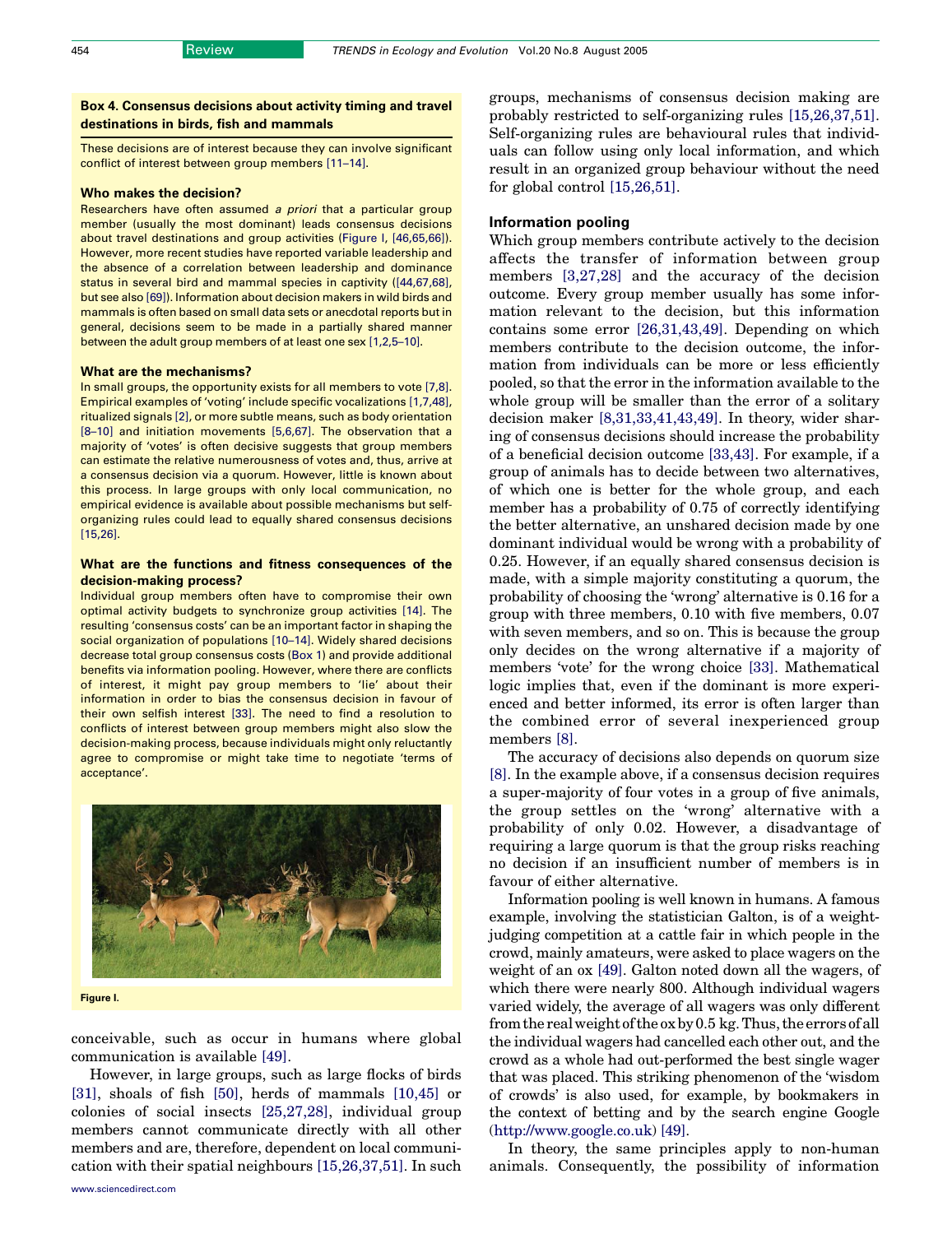<span id="page-6-0"></span>pooling, leading to a more accurate decision outcome, can result in fitness advantages to consensus decision makers (e.g. [3,27,28]). However, the speed with which a consensus decision can be made might also depend on the number of decision makers, because a larger number might take longer to reach a consensus than a smaller number [27,28,32]. If this is the case, groups might have to adjust the number of decision makers so as to optimize a tradeoff between speed and accuracy (Box 2 [27,28,32]).

#### Conclusions and future directions

Evidence and theory suggest that consensus decision making is common in animals, across a wide range of species and in many different behavioural contexts. There remain, however, many opportunities for further research. In theory, equally shared decision making enables disagreements about group activities to be resolved in the most profitable way for a majority of group members (Box 1). Consequently, at least moderate cooperation between group members during the decision-making process is expected, even when the decision involves significant conflict of interest. However, in such decisions, evidence is still equivocal as to whether decision making is equally shared or unshared in small groups; more evidence is also needed about the underlying mechanisms in both small and large groups. Studies of dispersing eusocial insects and of homing or migrating animals show that the pooling of information via self-organizing rules might offer fitness advantages that are not available to solitary decision makers. However, little attention has been given to how the advantages provided by information pooling influence the sociality of the species in question. In addition, little information is available about how the effectiveness of information pooling, and the cooperation of group members during the decision-making process, are modified in cases involving significant conflict of interest.

Interest in consensus decision making in non-human animals is relatively recent but is expanding rapidly and is already offering novel and interesting perspectives on various aspects of social behaviour and cognition. Investigation of the relatively simple consensus decisions that are faced by animals might also yield insights into the evolution of cooperation, communication and group decision making in humans. We hope that the present review will stimulate further empirical and theoretical work in this exciting area.

#### Acknowledgements

We thank Sue Boinski, Anna Dornhaus, Nigel Franks, Charlotte Hemelrijk, Jens Krause, Marina Rose, Kathreen Ruckstuhl, Tom Seeley and Andrews Simons for commenting on an earlier version of the article. L.C. was supported by a Royal Society University Research Fellowship.

#### **References**

- 1 Stewart, K.J. and Harcourt, A.H. (1994) Gorillas vocalizations during rest periods – signals of impending departure. Behaviour 130, 29–40
- 2 Black, J.M. (1988) Preflight signaling in swans a mechanism for group cohesion and flock formation. Ethology 79, 143–157
- 3 Seeley, T.D. and Visscher, P.K. (2004) Group decision making in nestsite selection by honey bees. Apidologie 35, 101–116
- 4 Krause, J. and Ruxton, G.D. (2002) Living in Groups, Oxford University Press
- [www.sciencedirect.com](http://www.sciencedirect.com)
- 5 Milton, K. (2000) Quo vadis? Tactics of food search and group movement in primates and other animals. In On the Move (Boinski, S. and Garber, P.A., eds), pp. 357–418, University of Chicago Press
- 6 Byrne, R.W. (2000) How monkeys find their way: leadership, coordination and cognitive maps of African baboons. In On the Move (Boinski, S. and Garber, P.A., eds), pp. 491–518, University of Chicago Press
- 7 Boinski, S. and Campbell, A.F. (1995) Use of trill vocalizations to coordinate troop movement among white-faced capuchins – a 2nd field-test. Behaviour 132, 875–901
- 8 Conradt, L. and Roper, T.J. (2003) Group decision making in animals. Nature 421, 155–158
- 9 Norton, G.W. (1986) Leadership decision processes of group movement in yellow baboons. In Primate Ecology and Conservation (Else, J.G. and Lee, P.C., eds), pp. 145–156, Cambridge University Press
- 10 Prins, H.H.T. (1996) Ecology and Behaviour of the African Buffalo, Chapman & Hall
- 11 Ruckstuhl, K.E. and Neuhaus, P. (2002) Sexual segregation in ungulates: a comparative test of three hypotheses. Biol. Rev. 77, 77–96
- 12 Conradt, L. (1998) Could asynchrony in activity between the sexes cause intersexual social segregation in ruminants? Proc. R. Soc. London B Biol. Sci. 265, 1359–1363
- 13 Ruckstuhl, K.E. and Neuhaus, P. (2000) Sexual segregation in ungulates: a new approach. Behaviour 137, 361–377
- 14 Ruckstuhl, K.E. (1998) Foraging behaviour and sexual segregation in bighorn sheep. Anim. Behav. 56, 99–106
- 15 Couzin, I.D. et al. (2005) Effective leadership and decision-making in animal groups on the move. Nature 433, 513–516
- 16 Courchamp, F. et al. (2002) Small pack size imposes a trade-off between hunting and pup-guarding in the painted hunting dog Lycaon pictus. Behav. Ecol. 13, 20–27
- 17 Beshers, S.N. and Fewell, J.H. (2001) Models of division of labor in social insects. Annu. Rev. Entomol. 46, 413–440
- 18 Clutton-Brock, T.H. (1998) Reproductive skew, concessions and limited control. Trends Ecol. Evol. 13, 288–292
- 19 Deneubourg, J.L. et al. (2002) Dynamics of aggregation and emergence of cooperation. Biol. Bull. 202, 262–267
- 20 Valone, T.J. and Templeton, J.J. (2002) Public information for the assessment of quality: a widespread social phenomenon. Philos. Trans. R. Soc. Lond. B Biol. Sc. 357, 1549–1557
- 21 Hemelrijk, C.K. and Kunz, H. (2003) Introduction to special issue on collective effects of human behavior. Artif. Life 9, 339–341
- 22 Hammond, R.L. and Keller, L. (2004) Conflict over male parentage in social insects. PloS Biol. 2, 1472–1482
- 23 Gompper, M.E. (1996) Sociality and asociality in white-nosed coatis (Nasua narica): foraging costs and benefits. Behav. Ecol. 7, 254–263
- 24 Seeley, T.D. and Buhrman, S.C. (2001) Nest-site selection in honey bees: how well do swarms implement the 'best-of-N' decision rule? Behav. Ecol. Sociobiol. 49, 416–427
- 25 Seeley, T.D. and Buhrman, S.C. (1999) Group decision making in swarms of honey bees. Behav. Ecol. Sociobiol. 45, 19–31
- 26 List, C. (2004) Democracy in animal groups: a political science perspective. Trends Ecol. Evol. 19, 168–169
- 27 Couzin, I.D. and Krause, J. (2003) Self-organization and collective behavior in vertebrates. Adv. Stud. Behav. 32, 1–75
- 28 Franks, N.R. et al. (2003) Strategies for choosing between alternatives with different attributes: exemplified by house-hunting ants. Anim. Behav. 65, 215–223
- 29 Franks, N.R. et al. (2002) Information flow, opinion polling and collective intelligence in house-hunting social insects. Philos. Trans. R. Soc. Lond. B Biol. Sc. 357, 1567–1583
- 30 Rands, S.A. et al. (2003) Spontaneous emergence of leaders and followers in foraging pairs. Nature 423, 432–434
- 31 Conradt, L. and Roper, T.J. (2000) Activity synchrony and social cohesion: a fission–fusion model. Proc. R. Soc. Lond. B Biol. Sci. 267, 2213–2218
- 32 Wallraff, H.G. (1978) Social interrelations involved in migratory orientation of birds – possible contribution of field studies. Oikos 30, 401–404
- 33 Franks, N.R. et al. (2003) Speed versus accuracy in collective decisionmaking. Proc. R. Soc. Lond. B Biol. Sci. 270, 2457–2463